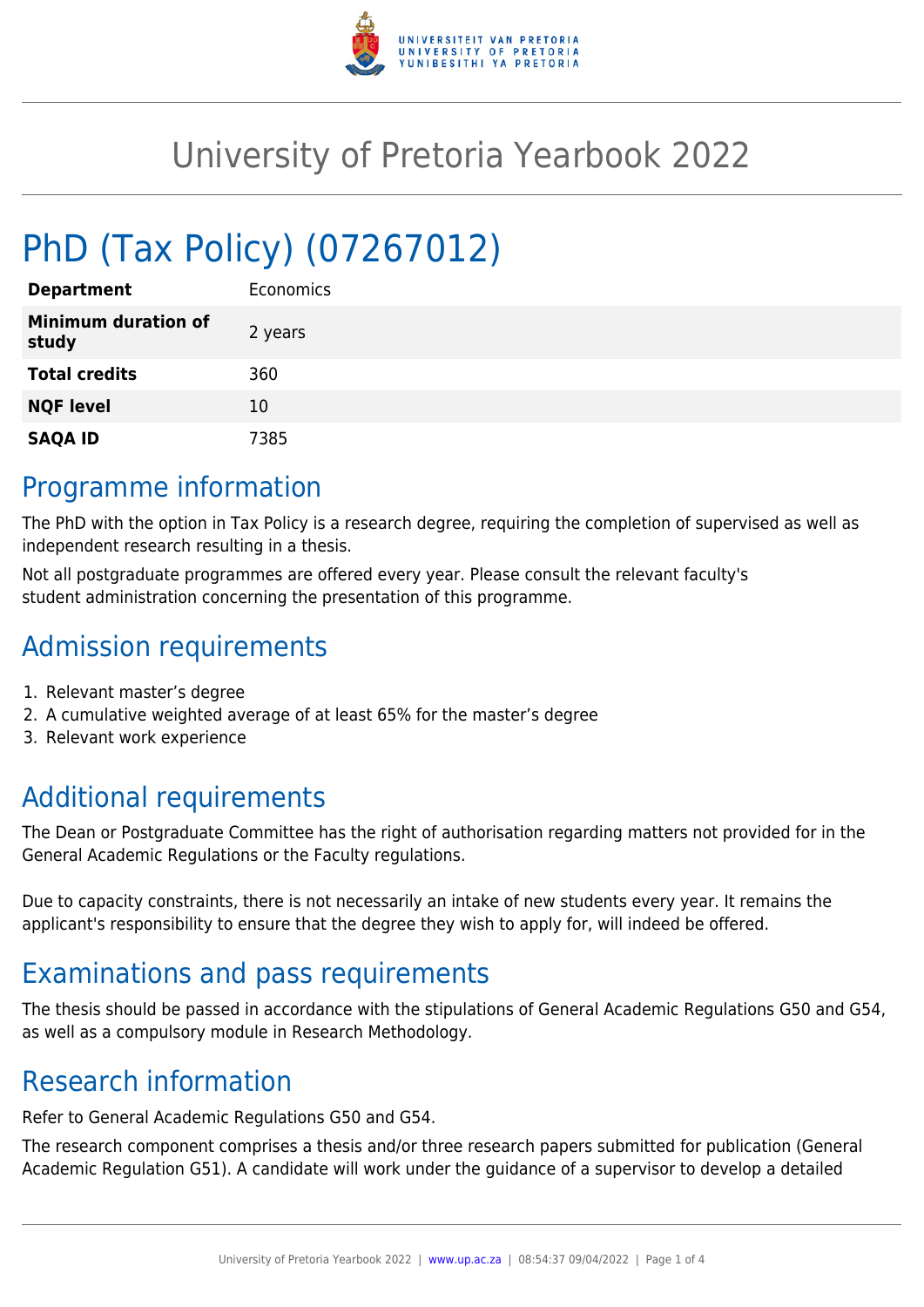

research proposal in accordance with departmental guidelines and regulations. The proposal must be presented to the departmental PhD committee and must be officially approved by all relevant committees before the candidate can commence with his/her research. The candidate will continue his/her research under the guidance of his/her supervisor until the research is completed according to the rules and regulations of the University. For candidates following the paper route, three research papers, based on the candidate's research, must be submitted for publication to a recognised accredited journal or working paper series. At least one of these must be accepted for publication. These papers are a compulsory condition for the degree to be conferred.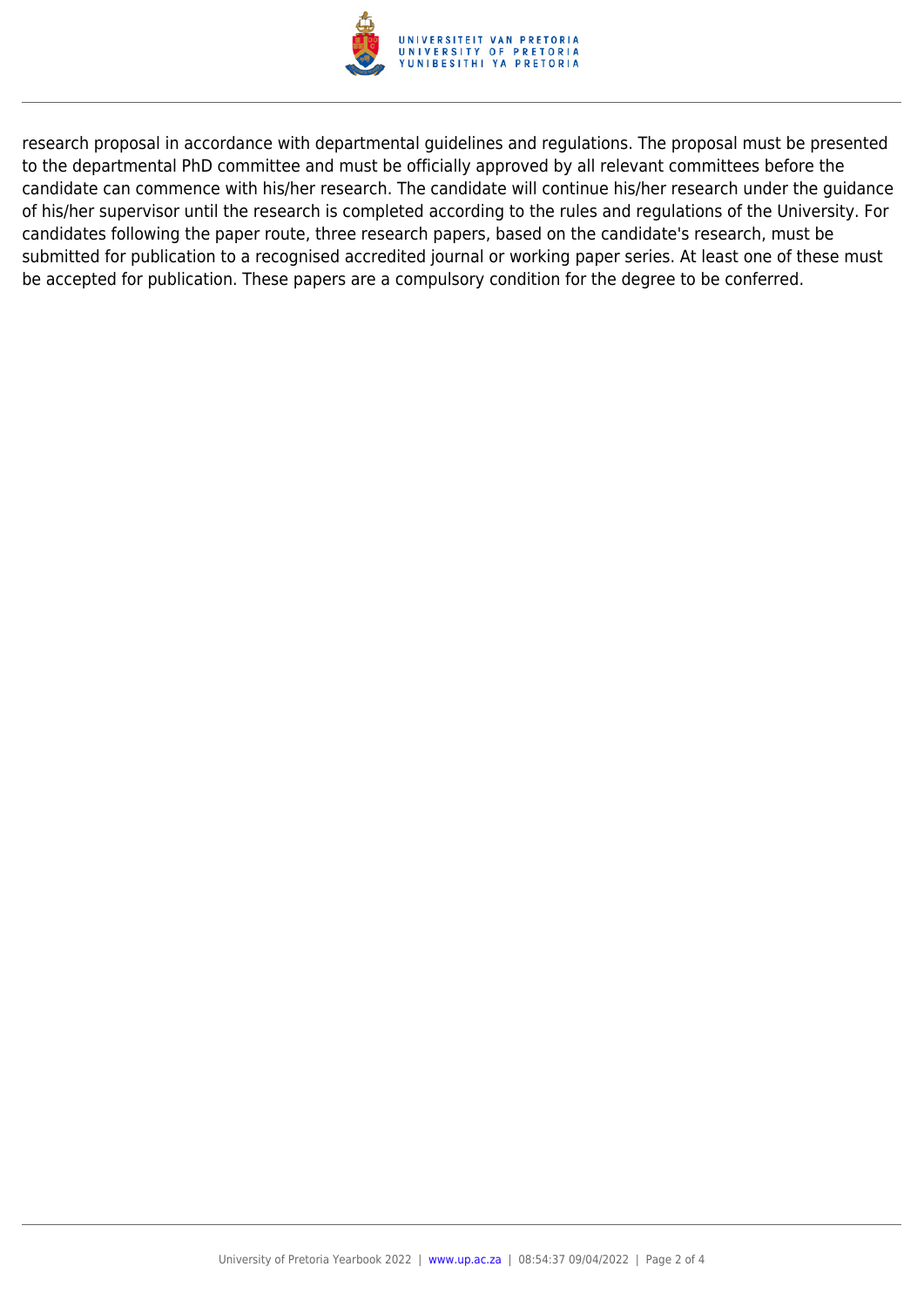

#### Curriculum: Year 1

#### **Minimum credits: 360**

#### **Core modules**

[Research proposal 996](https://www.up.ac.za/faculty-of-education/yearbooks/2022/modules/view/EKN 996) (EKN 996) - Credits: 0.00 [Thesis: Tax Policy 997](https://www.up.ac.za/faculty-of-education/yearbooks/2022/modules/view/EKN 997) (EKN 997) - Credits: 360.00